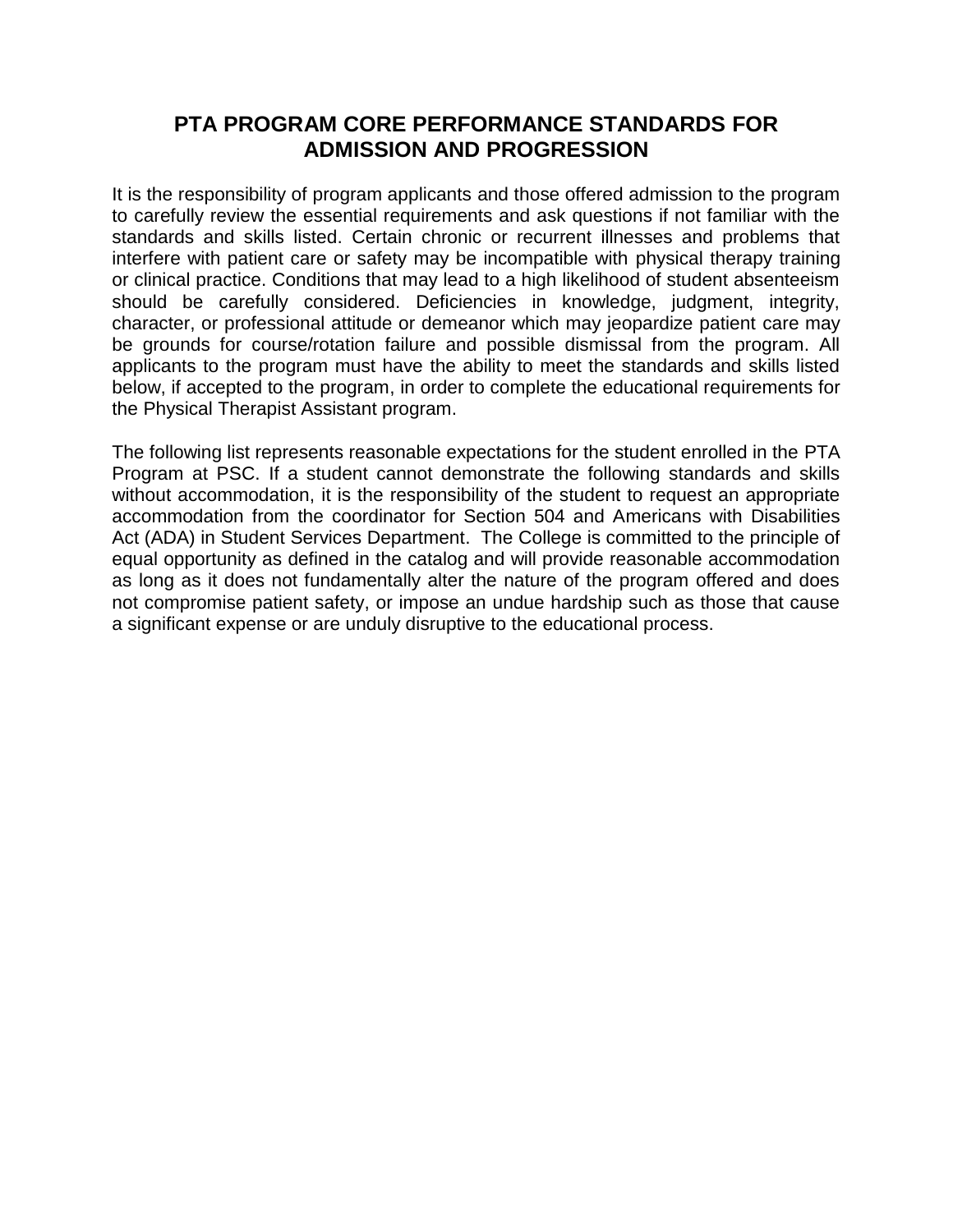## **CORE PERFORMANCE STANDARDS**

### **Mobility/Motor Skills**

| <b>SKILLS</b>                                                                   | <b>INDICATORS/RATIONALE</b>                                                                                                                                                                                                                                                                                                  |
|---------------------------------------------------------------------------------|------------------------------------------------------------------------------------------------------------------------------------------------------------------------------------------------------------------------------------------------------------------------------------------------------------------------------|
| KNEEL OR STOOP FREELY                                                           | To floor to adjust patient position or assist with equipment; inspect feet, apply                                                                                                                                                                                                                                            |
|                                                                                 | shoes or prosthetics                                                                                                                                                                                                                                                                                                         |
| KNEEL, HALF-KNEEL, CRAWL                                                        | On an exercise table to assist with patient activities.                                                                                                                                                                                                                                                                      |
| REACH ABOVE HEAD                                                                | In standing, to adjust and position equipment                                                                                                                                                                                                                                                                                |
| LIFT; PULL; GUIDE;<br><b>TRANSFER</b>                                           | A patient of up to 150 lbs                                                                                                                                                                                                                                                                                                   |
| LIFT; PULL GUIDE;<br><b>TRANSFER</b>                                            | A patient of up to 250 lbs using a two-man technique                                                                                                                                                                                                                                                                         |
| BEND, STAND, KNEEL, SIT,<br>WALK OR CRAWL FOR 90<br><b>MINUTES WITHOUT REST</b> | To administer emergency care (CPR); to perform lab activities and administer<br>patient interventions                                                                                                                                                                                                                        |
| GUIDE; RESIST AND ASSIST                                                        | Adult patients (or classmates) during patient transfers, ambulation, interventions<br>and exercises; using your arms legs or trunk to provide the necessary stabilization<br>for a patient during therapy.                                                                                                                   |
| <b>PUSH/PULL</b>                                                                | Large wheeled equipment; whirlpools, tilt tables and patients on stretchers or in<br>wheelchairs                                                                                                                                                                                                                             |
| <b>WALK</b>                                                                     | For extended periods of time to all areas of a hospital or facility                                                                                                                                                                                                                                                          |
| <b>CLIMB</b>                                                                    | Stairs & inclines while safely guarding an unstable patient                                                                                                                                                                                                                                                                  |
| <b>BILATERAL DEXTERITY</b>                                                      | To adjust and fine tune controls on electrical and heat modalities; demonstrate<br>therapeutic activities and exercises to patients; To carry out stretching, massage<br>and exercise programs; adjust and use devices like goniometers and<br>crutch/cane/walkers, adjust or carry out splinting techniques, guard patients |
| <b>COORDINATION</b>                                                             | To perform different tasks with different limbs simultaneously                                                                                                                                                                                                                                                               |
| <b>SPEED AND AGILITY</b>                                                        | To protect a walking or moving unstable patient from falling                                                                                                                                                                                                                                                                 |
| ASSUME A WIDE BASE OF<br>SUPPORT, BALANCE                                       | To guard, maintain and correct balance of an unstable patient on flat surfaces,<br>inclines and stairs                                                                                                                                                                                                                       |
| <b>PERFORM</b>                                                                  | All patient physical assistance using safe and proper body mechanics                                                                                                                                                                                                                                                         |
| <b>WORK CAPACITY</b>                                                            | To perform all essential skills and standards to complete eight hour days, and a<br>40 hour work week during enrollment in the program                                                                                                                                                                                       |

# **Sensory Abilities and Observational Skills**

| <b>SKILLS</b>                                      | <b>INDICATORS/RATIONALE</b>                                                                                                                                                                                                                                                               |
|----------------------------------------------------|-------------------------------------------------------------------------------------------------------------------------------------------------------------------------------------------------------------------------------------------------------------------------------------------|
| DEPTH PERCEPTION                                   | For judging distance, surface changes, level changes while ambulating patients                                                                                                                                                                                                            |
| SEE (with or without corrective<br>lenses)         | Patient skin, discriminate color changes, facial expressions and non-verbal<br>communications, normal and abnormal patterns of movement; the environment<br>for up to 20 feet; to read and set parameters on therapeutic equipment, detect<br>small calibrations on measuring instruments |
| <b>FEEL</b>                                        | To discriminate small and large temperature differences; palpate pulses; assess<br>body segment contour; to assess muscle tone; joint movement, discriminate<br>sharp and dull, light touch and deep pressure sensation                                                                   |
| <b>HEAR</b>                                        | Soft voices, masked voices, patient call systems, alarms, timers, blood pressure<br>sounds using a stethoscope; demonstrate active listening skills                                                                                                                                       |
| <b>SMELL</b>                                       | To detect odors related to patient assessment                                                                                                                                                                                                                                             |
| POSITION, MOVEMENT AND<br><b>BALANCE SENSATION</b> | To feel where your individual body segments are located and to know when and<br>how they are moving even when you cannot see them                                                                                                                                                         |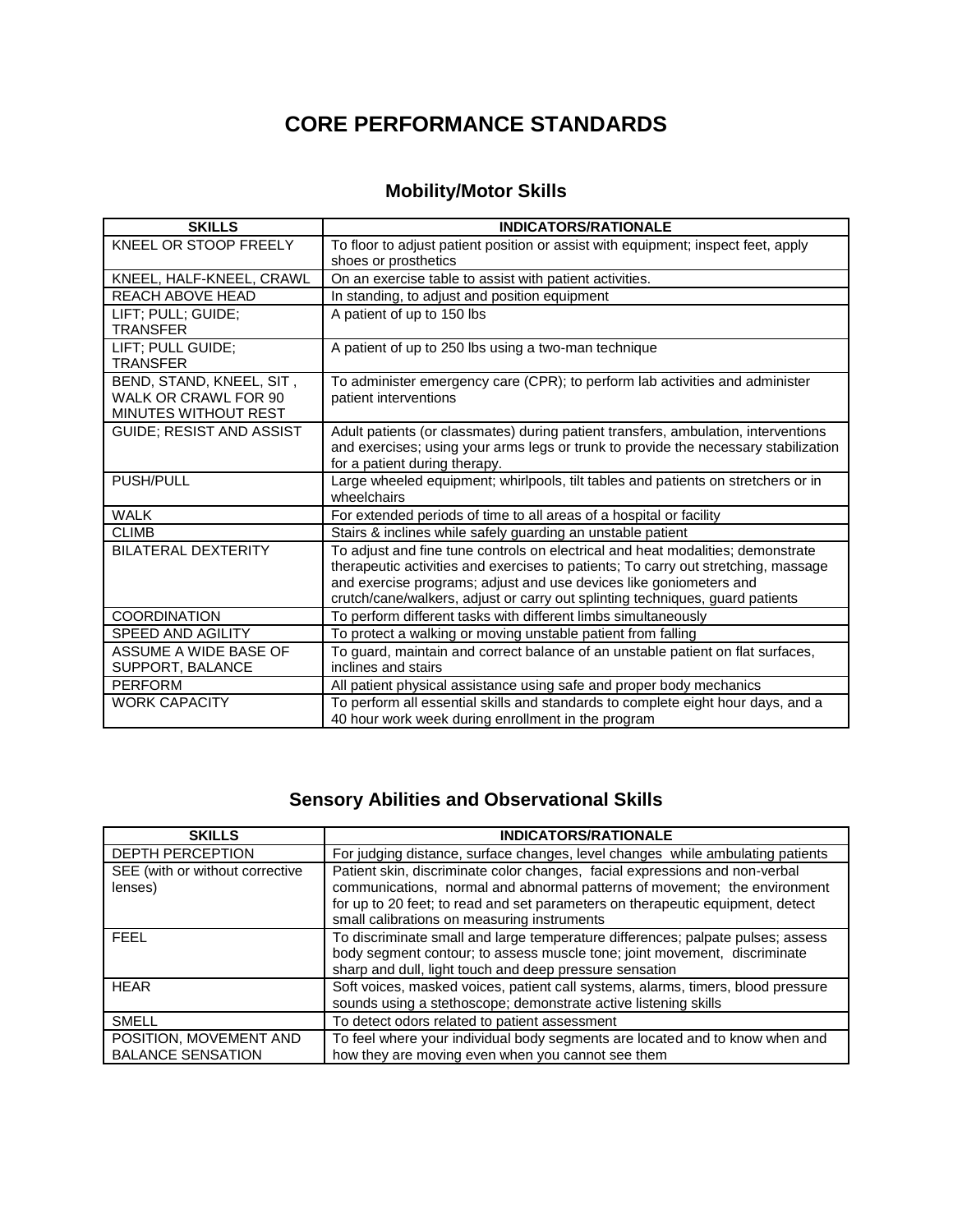#### **Communication Standards**

| <b>SKILLS</b>               | <b>INDICATORS/RATIONALE</b>                                                                                                                                                                                                                                                                      |
|-----------------------------|--------------------------------------------------------------------------------------------------------------------------------------------------------------------------------------------------------------------------------------------------------------------------------------------------|
| SPEAK AND EXPRESS           | Clearly and understandably in the English language; information to peers, faculty,<br>patients, their families and other health care providers; to explain conditions and<br>procedures and teach home programs                                                                                  |
| <b>READ</b>                 | Typed, handwritten, chart data and computer generated documents in the<br>English language; at a level of competency that allows safe and timely execution<br>of essential tasks or assignments.                                                                                                 |
| UNDERSTAND; INTERPRET       | Medical terminology and information given regarding status, progress and safety<br>of a patient; to follow simple and complex instructions (oral or written) given by a<br>supervising therapist regarding patient care; and respond to non-verbal<br>communication/behaviors of others.         |
| <b>FOLLOW DIRECTIONS</b>    | Accurately and efficiently, seeking clarification where necessary                                                                                                                                                                                                                                |
| <b>WRITE</b>                | To produce legible handwritten or computer word processed documents; use<br>correct medical terminology, spelling, grammar and punctuation; organize and<br>express thoughts in written form in the English language; to prepare accurate,<br>thorough, legally defensible patient documentation |
| <b>INTERPERSONAL SKILLS</b> | To work collaboratively; interact professionally; to establish rapport with<br>patients, colleagues and classmates; to resolve conflicts; with individuals from a<br>variety of social, emotional, cultural and intellectual backgrounds; maintain<br>confidentiality in all interactions        |

# **Cognitive and Intellectual Standards**

| <b>SKILLS</b>                       | <b>INDICATORS/RATIONALE</b>                                                                                                                                                                                                                                                                                                                                                                                                                                                                                                                       |
|-------------------------------------|---------------------------------------------------------------------------------------------------------------------------------------------------------------------------------------------------------------------------------------------------------------------------------------------------------------------------------------------------------------------------------------------------------------------------------------------------------------------------------------------------------------------------------------------------|
| <b>THINK CRITICALLY</b>             | To identify and solve problems; identify cause/effect relationships; to apply<br>reading, lecture and laboratory information to case study preparation; to employ<br>effective teaching, learning and test taking strategies                                                                                                                                                                                                                                                                                                                      |
| <b>COMPREHEND</b>                   | relevant information regarding patient diagnoses, therapeutic interventions,<br>indications and contraindications, human pathology and impairments from<br>textbooks, medical records and professional literature                                                                                                                                                                                                                                                                                                                                 |
| <b>PRIORITIZE</b>                   | Events to provide for patient safety; appropriate patient interventions; multiple<br>tasks; integrate information and make decisions about sequence and progression                                                                                                                                                                                                                                                                                                                                                                               |
| <b>CALCULATE</b>                    | To collect and/or interpret accurate patient data                                                                                                                                                                                                                                                                                                                                                                                                                                                                                                 |
| <b>MAKE CLINICAL DECISIONS</b>      | To respond quickly and appropriately to changes in patient status; to analyze<br>written, observed or verbal data about patients and make decisions to terminate,<br>modify, progress or cancel patient treatment; act safely and ethically in the<br>therapy lab and clinic.                                                                                                                                                                                                                                                                     |
| SHORT-TERM AND LONG-<br>TERM MEMORY | To accurately and quickly remember data from the chart and information relayed<br>in verbal exchanges with the supervising therapist and other members of the<br>health care team; to access learned knowledge to include but not limited to<br>diagnoses, weight-bearing status, indications, contraindications for<br>interventions, safety precautions, subjective reports of patients, emergency<br>procedures; safety procedures; to participate successfully in the learning and<br>evaluation of knowledge within the program's curriculum |
| THINK QUICKLY AND<br><b>CLEARLY</b> | To execute all duties unimpaired by any condition or substance that alters mental<br>processing, speed or quality of thought processes or judgment                                                                                                                                                                                                                                                                                                                                                                                                |